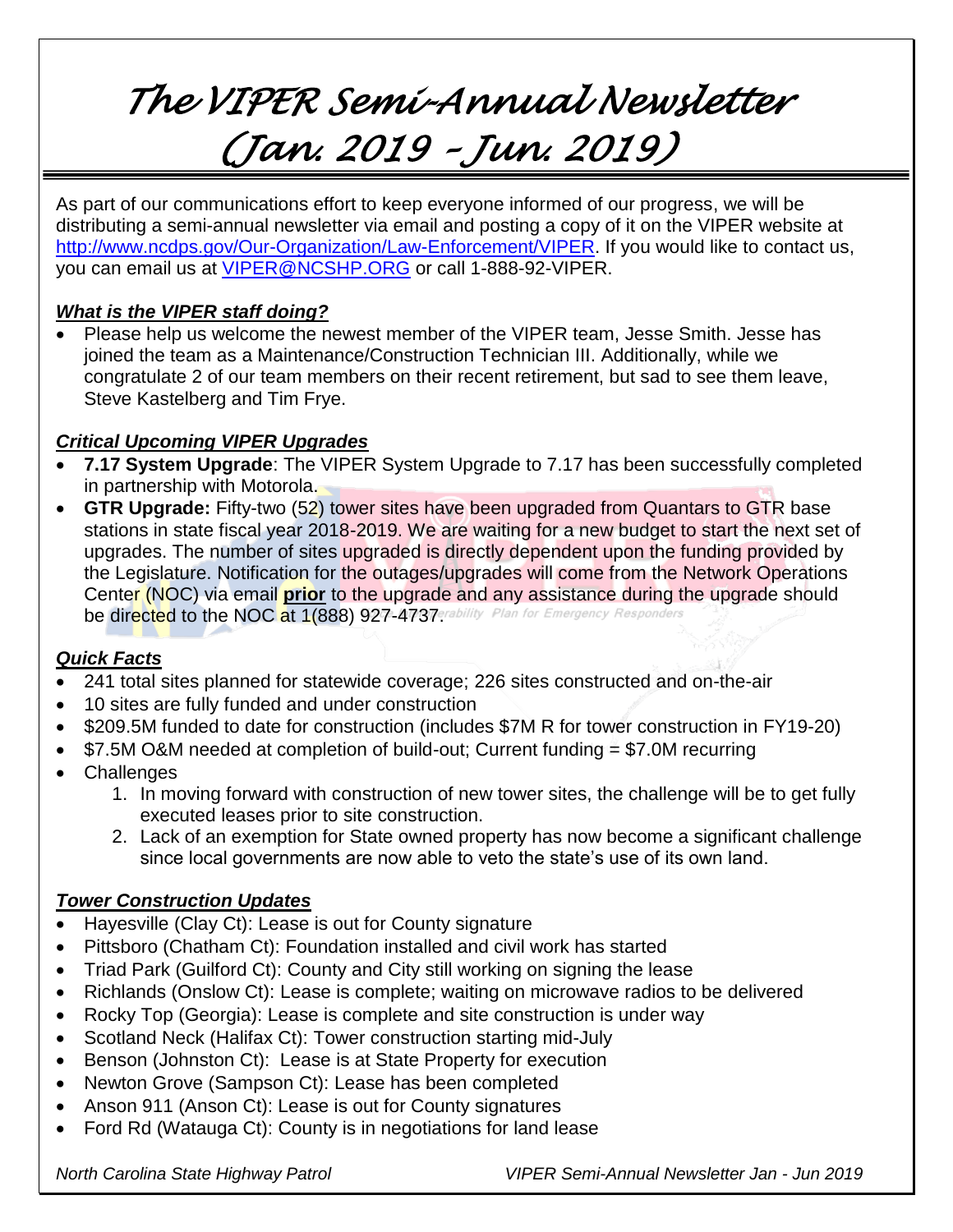#### *Radio reprogramming*

- Please ensure that you make every effort to update your current radio code plug to include the latest control channel list so that your equipment performs at the optimum level. When updating the control channel list, you must ensure that the Full Spectrum Scan option is also activated in your radio code plug. As of January 2019, we are still seeing radio code plugs where the number of control channels in the list is set to ONE! If you have any questions about the control channel update, please send an email to [VIPER-activate@ncshp.org.](mailto:VIPER-activate@ncshp.org)
- We are currently working on revising all of the VIPER Statewide talk groups and anticipate that a new Mandatory VIPER Basic Statewide Template will be forthcoming in early 2020.

#### *VIPER ID status*

 VIPER POCs should maintain their inventory and are required to submit an annual "true-up" document to VIPER in January of each year; however due to the 7.17 upgrade this February, the "true-up" document for 2019 was due Friday, June 28th and should be sent to [VIPER](mailto:VIPER-activate@ncshp.org)[activate@ncshp.org.](mailto:VIPER-activate@ncshp.org)

#### *VIPER approved radios*

- For 2019 we continue to approve multiple radio vendors and products for use on the VIPER system. Currently Motorola, EF Johnson, Kenwood, Harris, Tait and BK Relm all have approved products for use on the VIPER system. **New radios from vendors for consideration are due no later than 30 September of each year** so that testing and evaluations can be completed prior to the start of the new calendar year.
- **Please read the following notice carefully regarding radio additions to the VIPER System effective 1 January, 2020 and beyond**.

#### Voice Interoperability Plan for Emergency Responders

As the North Carolina Voice Interoperability Project for Emergency Responders (VIPER) continues to grow in size, it is important that the system remains at the forefront of the technological improvements afforded to our end users. In order to maintain our technological timelines and to be able to make the most efficient use of the resources that we have available, VIPER must begin to address our ability to implement new capabilities to ensure that we are ready for not only the continued growth of the system but also for future system enhancements.

Under our current Project 25 (P25) system architecture, the VIPER system supports digital operation using the Frequency Division Multiple Access or FDMA technology. As VIPER completes the migration of the current Motorola Quantar base stations to the replacement GTR base stations, VIPER will be in a position to support P25 Phase 2 operation utilizing Time Division Multiple Access or TDMA operation. TDMA would allow us to divide each channel on the system that supports voice radio traffic into two separate talk paths, each supporting a unique voice radio conversation. This capability would allow VIPER to potentially support more concurrent voice conversations without adding additional base stations to address the need for growth.

Many radios from both Motorola and EF Johnson that operated on the VIPER Motorola SmartZone-OmniLink 4.1 system prior to the conversion to P25 in June, 2014, are not capable of operating in a TDMA system environment. The TDMA upgrade is still some years away however VIPER needs to begin to plan for the future and address the fact that end user agencies are continuing to purchase non TDMA radios on the used market and submit activation requests to add them to the VIPER system.

*North Carolina State Highway Patrol VIPER Semi-Annual Newsletter Jan - Jun 2019*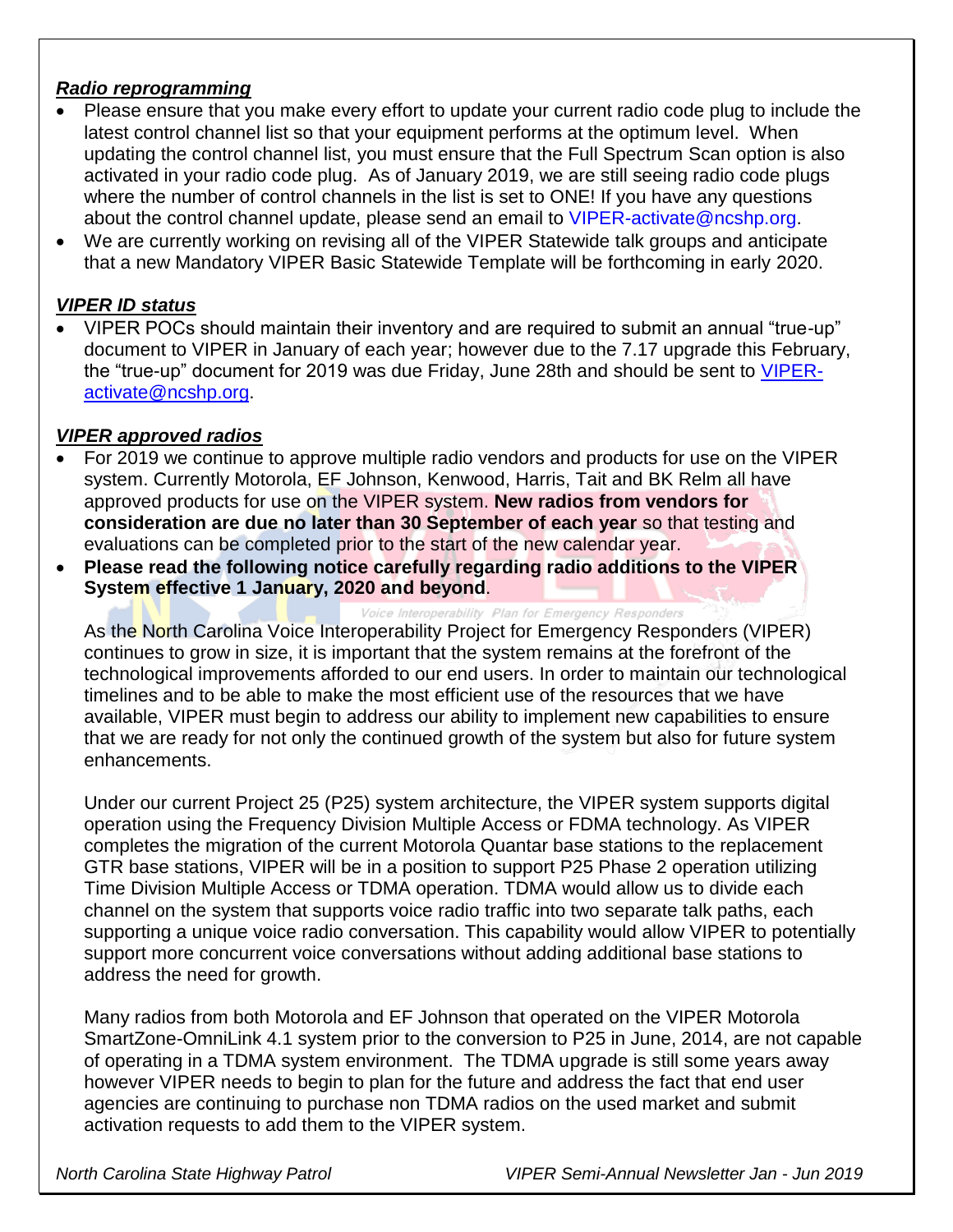Effective 1 January, 2020, VIPER will no longer allow current or new VIPER end user agencies to activate non TDMA radios on the system. This would include all models from the below list of manufacturer radios;

- 1. Motorola XTS1500, 2500 and 5000 portable radios
- 2. Motorola XTL1500, 2500 and 5000 mobile radios
- 3. EF Johnson 51SL/51ES portable radios
- 4. EF Johnson 53SL/53ES mobile radios

Note 1: If a current end user can demonstrate that they already had a radio of the type listed above in their inventory prior to 1 January, 2020, exceptions may be considered to activate single radios, but only as a short term swap in the case of a stolen, damaged or missing radio that was already active on the system.

Note 2: This step in our continued effort to provide the best statewide, public safety radio system possible does **not** affect any radios currently in operation on the VIPER system. Whereas a defined timeline for a system wide transition to TDMA has yet to be finalized, VIPER feels that it would be in the best interest of all end user agencies to afford them with as much advance notice and to provide some target timelines as it relates to current and future end user subscriber devices and their capabilities for TDMA operation.

Beyond the 1 January, 2020 date and the termination of the ability to add non TDMA radios to the VIPER system, there are two other future dates along with certain technical requirements associated with those dates that must be considered;

- Effective 1 July, 2022 all radios being added to the VIPER system must be ready to receive TDMA programming. It is extremely important that our end users understand exactly what this means. Many manufacturers radios may be capable of TDMA operation but were not ordered with the "feature" enabled from the factory. These radios will need to be modified in the field to add the TDMA feature, so as to be **ready** for a transition to TDMA in the future.
- Effective 1 July, 2025 all radios currently **active** on the VIPER system, along with all future additions to the system shall be ready to receive TDMA programming. VIPER respects that these dates may represent challenges to our end users, especially in the area of funding since replacement radios or upgrades to existing radios will be necessary. However, it is also important to consider that the system continues to grow and in order to maintain VIPER's current level of system availability, that a move to TDMA operation would be the most cost effective manner to address future growth and system health. VIPER would strongly recommend that as soon as feasibly possible, that end user agencies consider purchasing new radios **with the TDMA operation already included** in the radios features, so that it is not necessary to have to revisit radios to add the TDMA feature in advance of the above listed dates. VIPER has created a new email address specifically for TDMA related questions regarding this memorandum and any other VIPER TDMA related items. Please utilize [viper](mailto:viper-tdma@ncshp.org)[tdma@ncshp.org](mailto:viper-tdma@ncshp.org) for any TDMA related inquiries.

### *System Health*

- The System Health is a section that we plan to provide with each newsletter to update our stakeholders, users and partners as to how the VIPER system is doing. These statistics are taken directly from the system.
	- 1. System count